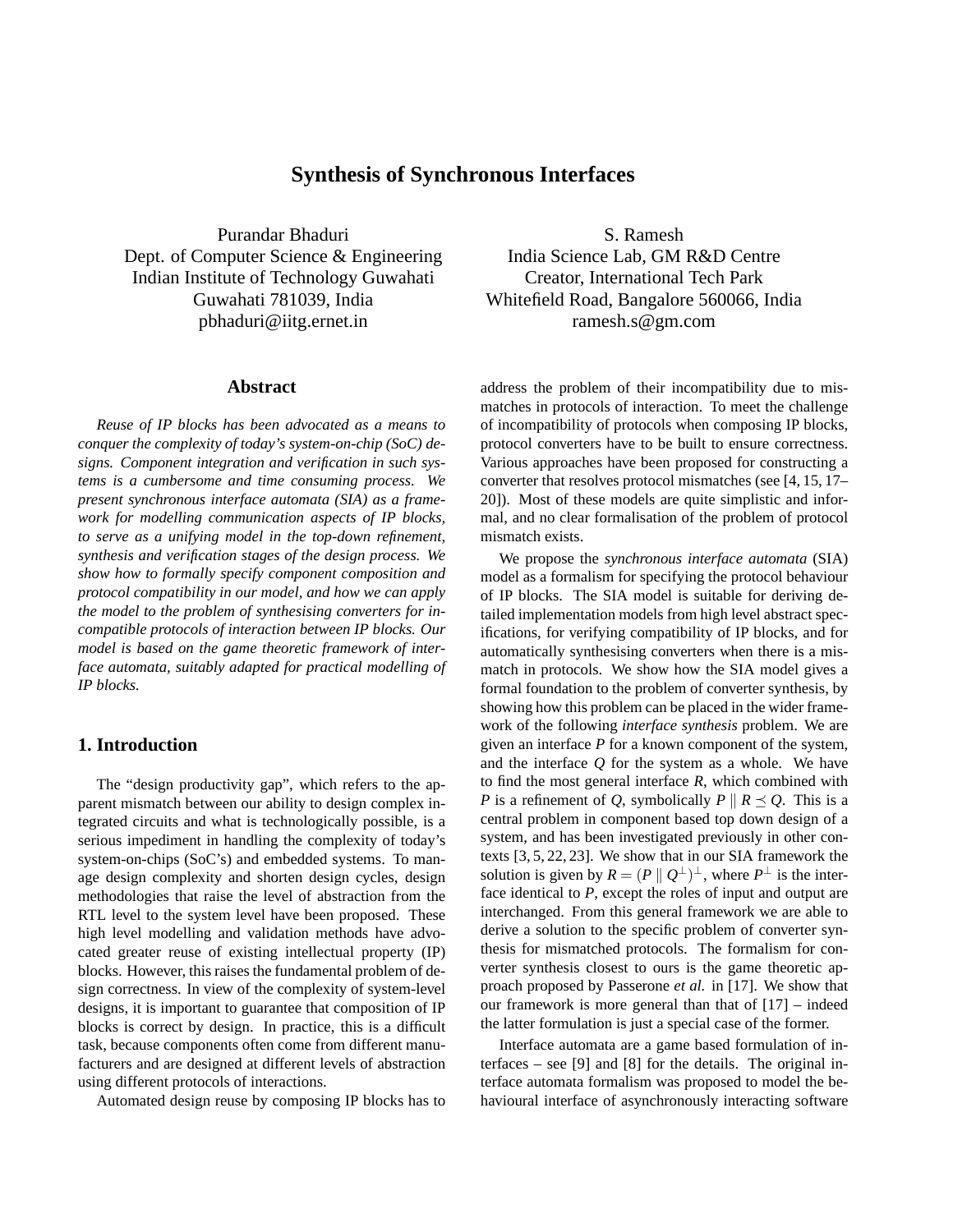modules. A synchronous version, referred to as Moore interface, was proposed in [7] to model interactions between components typical in hardware. In this paper we give a new definition of synchronous interfaces that is suitable for modelling the protocol behaviour of IP blocks. The main differences between our SIA model and the Moore interfaces of [7], are that, we use Mealy rather than Moore machines, and instead of specifying initial states and transitions in terms of predicates on state variables, we take the state transition framework, where transitions are triggered by input signals and emit output signals. The advantage of the Mealy framework is that our systems satisfy the *synchrony hypothesis*, i.e., have zero response time, which is an useful abstraction at the specification level (see [2]). The price to pay is the difficulty in composition due to the possibility of causality cycles. We come back to this point later.

The SIA model essentially defines Mealy automata with explicit input assumptions and output guarantees. Since an IP block interacts with other blocks to realise a given functionality, reasoning about its correctness requires assumptions about its environment. A block behaves correctly, i.e., meets its output guarantees, only when its input sequence satisfies its input constraints. The interplay of input assumptions and output guarantees gives rise to a game view of SIA composition. The game is between players Input and Output, where the role of Input is to provide the right inputs in a given state so that no incompatibility can arise. Two SIA are composable only if there is a winning input strategy, which amounts to the *existence* of an environment which can make both of them work together. This is in contrast to *input enabled models*, such as the I/O automata framework [14], where it is required that no input action can ever be refused in any state. Effectively, the composition operation on SIA composes input assumptions and output guarantees of two SIA, and any unmatched assumptions are propagated to the environment – see  $[8, 9]$  for the detailed motivation on the use of games for composition and refinement for components.

The main technical contribution of this paper is in proposing an algebraic framework for composition and refinement of SIA, and its use in solving the synthesis problem described above. We demonstrate the significance of the problem by showing how it can be used to solve the converter synthesis problem between mismatched protocols of interaction of IP blocks.

### **2. Synchronous Interface Automata**

We fix some notation and conventions first. An *I/Osignature* is a pair  $[\mathbf{\vec{I}}; \mathbf{\vec{O}}]$ , where  $\mathbf{\vec{I}} = \mathbf{I}_1, \dots, \mathbf{I}_n$  and  $\mathbf{\vec{O}} =$  $\mathbf{O}_1, \ldots, \mathbf{O}_m$  are disjoint lists of *input* and *output variables*. I/O-signatures are used to identify input and output lines when composing synchronous interfaces, as in Figure 1.



**Figure 1. Block diagram for** *P*⊗*Q*

We use the vector notation to denote lists and suppress their lengths. Each input variable  $\mathbf{I}_k$  is interpreted over a finite set  $I_k$  called the domain of  $\mathbf{I}_k$ , and likewise each output variable  $O_j$  is interpreted over a finite set  $O_j$ . Input values in the sets  $I_k$  are denoted  $i_1, i_2, \ldots$ , while output values in  $O_j$ are denoted  $o_1, o_2, \ldots$  We refer to the set  $\vec{I} = I_1 \times \ldots \times I_n$ interpreting all the input variables as the *input space* or *input alphabet*, and  $\dot{O} = O_1 \times \ldots \times O_m$  as the *output space* or *output alphabet*.

**Definition 1** A *synchronous interface automaton* (SIA) *P* with I/O signature  $[\vec{\mathbf{I}}]$ ;  $\vec{\mathbf{O}}]$  is a tuple  $(S_P, S_P^0, A_P^I, A_P^O, \delta_P)$ where:

- *S<sup>P</sup>* is a finite set of *states*.
- $S_P^0 \subseteq S_P$  is the set of *initial states*, which has at most one element.
- $A_P^I = I_1 \times I_2 \times \ldots I_n$  and  $A_P^O = O_1 \times O_2 \times \ldots O_m$  are the *input* and *output alphabets*.
- $\delta_P$ :  $S_P \times A_P^I \times A_P^O \rightarrow S_P$  is a (partial) *transition function* associating a target state  $\delta_P(s, i, o)$  with each state  $s \in S_p$  and input and output values *i* and *o*, when it is defined.

The SIA *P* is said to be *empty* when its set of initial states  $S_P^0$  is empty. Empty interface automata arise when incompatible automata are composed.

The meaning of  $\delta_P(s, i, o) = s'$  is that the SIA *P* can transit from state  $s$  to  $s'$  on input  $i$ , and perform the output  $o$ . Although a given pair  $(s, i)$  of current state and input value does not uniquely determine the next state, the triple  $(s, i, o)$ of current state with input and output values certainly does, when it is defined. This is the property of *observable nondeterminism*. It allows us to treat SIA as deterministic automata when we forget the distinction between inputs and outputs by clubbing them together.

**Notation** We write  $p \frac{i}{o} p'$  if  $\delta(p, i, o) = p'$  for states  $p, p'$  and input-output action  $(i, o)$  in an SIA *P*. Also, the set of input and output actions possible at a state *p* in *P* are denoted  $A_P^I(p) = \{i \mid p \stackrel{i}{\rightarrow} p' \text{ for some } o \text{ and } p'\}$  and  $A_P^O(p) = \{ o \mid p \stackrel{i}{\longrightarrow} p' \text{ for some } i \text{ and } p' \}$  respectively.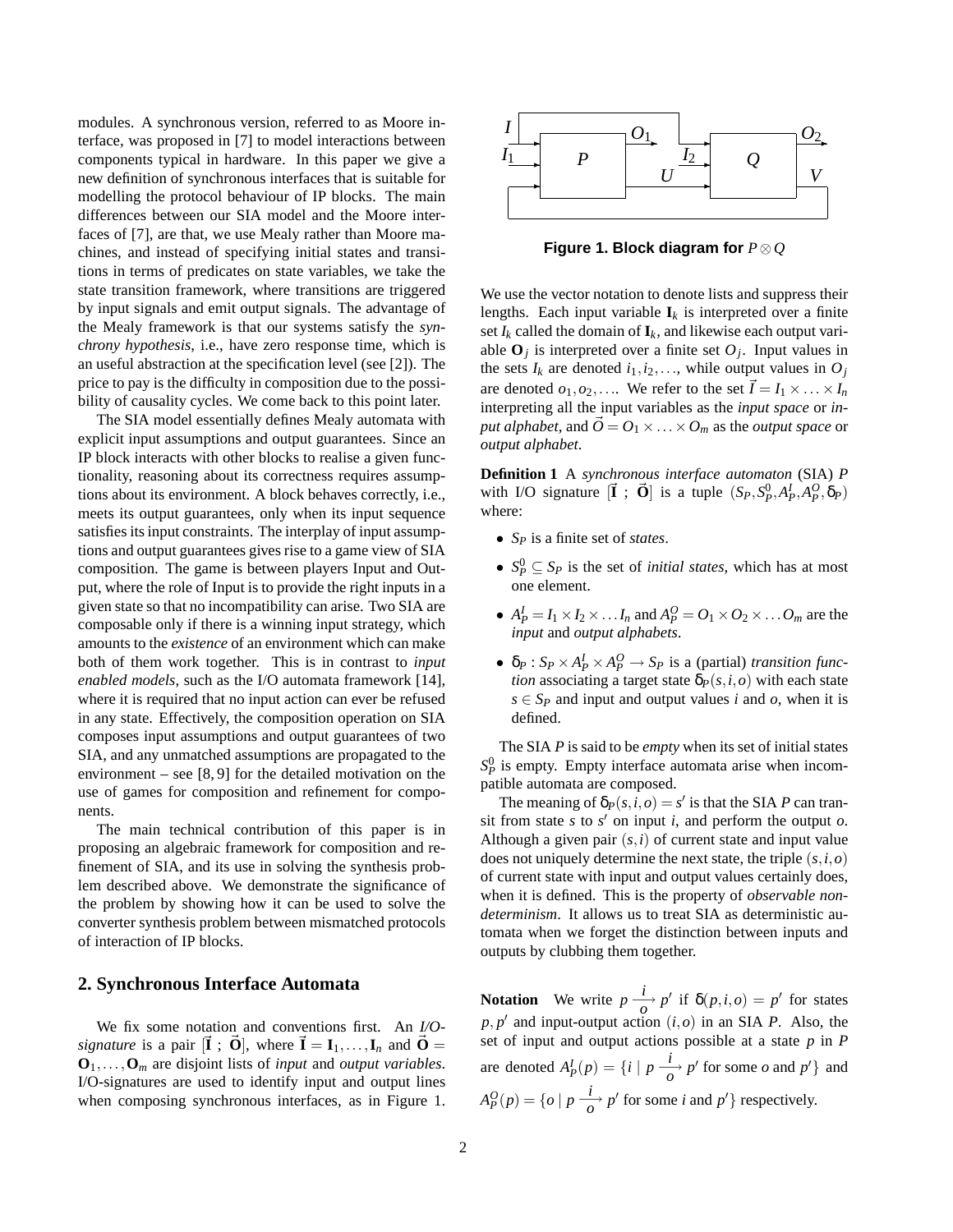**Definition 2** An *execution fragment* of an SIA *P* is a finite alternating sequence of states and input-output values  $s_0$ ,  $(i_0, o_0)$ ,  $s_1$ ,  $(i_1, o_1)$ ,..., $s_n$  such that  $\delta_P(s_k, i_k, o_k) = s_{k+1}$ for all  $0 \le k < n$ . Given two states  $s, s' \in S_P$ , we say that  $s'$ is *reachable from s* if there is an execution fragment whose first state is  $s$ , and whose last state is  $s'$ . A state  $s'$  is *reachable* in *P* if there exists an initial state  $s \in S_p^0$  such that *s'* is reachable from *s*. Let Reach(*P*) denote the set of reachable states of *P*.

When composing two SIA, the available inputs may need to be cut down, in order to avoid reaching incompatible states. This leads to the definition of an input strategy, a predetermined way of choosing the input at every state. Note that our strategies are *deterministic* (at every state there is exactly one choice of input action) and *memoryless* (the choice of input action depends only on the current state and not on the past history).

# **Definition 3** An *input strategy* for *P* is a map  $\pi^I : S_P \to A_P^I$ .

Given an input strategy  $\pi^I$ , only a subset of states in  $\text{Reach}(P)$  can be reached. Let  $\text{Reach}(P, \pi^I) \subseteq S_P$ , the *states reached under input strategy*  $\pi^{I}$ , be defined inductively as follows:

- $S_P^0 \subseteq \text{Reach}(P, \pi^I)$ , and
- for all  $s \in \text{Reach}(P, \pi^I)$  and  $o \in A_P^O$ ,  $\delta_P(s, \pi^I(s), o) \in$  $\text{Reach}(P, \pi^I)$ .

The set Reach $(P, p, \pi^I)$  of states reached under  $\pi^I$  starting from state *p* in *P* is defined in the obvious way.

The composition of two SIA is a partial operation, as two synchronous interfaces may not be compatible. We give the precise definitions below. Two SIA *P* and *Q* with I/O signatures  $[\vec{\mathbf{I}}; \vec{\mathbf{O}}]$  and  $[\vec{\mathbf{I}}'; \vec{\mathbf{O}}']$  are *composable* if they don't share an output variable, i.e.,  $\vec{\mathbf{O}} \cap \vec{\mathbf{O}}' = \emptyset$ .

To define composition, we first define the product of two synchronous interfaces, just as in the asynchronous case in [8, 9]. In the definition below, we assume that  $\vec{I}_1 \cap \vec{O}_2 = \emptyset$ and  $\vec{O}_1 \cap \vec{I}_2 = \emptyset$ . In the signatures of the composable SIA *P* and  $Q$ ,  $\vec{\mathbf{I}}$  is the list of shared input variables. The output variables  $\bar{U}$  of *P* and  $\bar{V}$  of *Q* appear as input variables of the other automaton, as in Figure 1.

**Definition 4** Let *P* and *Q* be two composable SIA with I/O signatures  $[\vec{\bf I}, \vec{\bf I}_1, \vec{\bf V}$  ;  $\vec{\bf U}, \vec{\bf O}_1]$  and  $[\vec{\bf I}, \vec{\bf I}_2, \vec{\bf U}$  ;  $\vec{\bf V}, \vec{\bf O}_2]$ . Thus  $A_P^I = I \times I_1 \times V$  and  $A_P^O = U \times O_1$  are the input and output alphabets of *P*, and  $A_Q^f = I \times I_2 \times U$  and  $A_Q^O = V \times O_2$  the respective alphabets of *Q*. Then the product *P*⊗*Q* of SIA *P* and Q with I/O signature  $[\vec{I}, \vec{I}_1, \vec{I}_2; \vec{U}, \vec{V}, \vec{O}_1, \vec{O}_2]$  is defined by the tuple  $(S_{P\otimes Q}, S^0_{P\otimes Q}, A^I_{P\otimes Q}, A^O_{P\otimes Q}, \delta_{P\otimes Q})$  where

• *SP*⊗*<sup>Q</sup>* = *S<sup>P</sup>* ×*S<sup>Q</sup>*

- $\bullet$  *S*<sup>0</sup><sub>*P*⊗*Q*</sub> = *S*<sup>0</sup><sub>*P*</sub> × *S*<sup>*O*</sup><sub>*Q*</sub>
- $A_{P\otimes Q}^I = I \times I_1 \times I_2$
- $\bullet$   $A_{P\otimes Q}^O=U\times V\times O_1\times O_2$
- $δ_{P\otimes Q}((p,q),(i,i_1,i_2),(u,v,o_1,o_2))$  is defined to be the pair  $(p', q')$  if  $\delta_P(p, (i, i_1, v), (u, o_1)) = p'$  and  $\delta_Q(q, (i, i_2, u), (v, o_2)) = q'$ , when both are defined.

The block diagram for the product  $P \otimes Q$  is illustrated in Figure 1. Note that the above definition and Figure 1 describe the most general situation. For instance, if *P* and *Q* do not share any input signal then  $\vec{I}$  is the empty tuple, so *P* has signature  $[\vec{I}_1, \vec{V}$ ;  $\vec{U}, \vec{O}_1]$  and Q has signature  $[\vec{I}_2, \vec{U}$ ;  $\vec{V}, \vec{O}_2]$ .

The transition function  $\delta_{P\otimes Q}$  has the following interpretation: when  $P \otimes Q$  is in state  $(p,q)$  and there is a *P*transition from *p* that accepts  $(i, i_1, v)$  as input and generates  $(u, o_1)$  as output and a *Q*-transition from *q* that accepts  $(i, i<sub>2</sub>, u)$  as input and generates  $(v, o<sub>2</sub>)$  as output, then there is a transiting from  $(p,q)$  that accepts  $(i, i<sub>1</sub>, i<sub>2</sub>)$  as input and generates  $(u, v, o_1, o_2)$  as output.

Intuitively, a state  $(p,q)$  in the product  $P \otimes Q$  is locally compatible if the environment can provide a suitable input such that both  $P$  and  $Q$  can separately satisfy the input assumption of the other SIA in states *p* and *q* respectively. Otherwise the state is locally incompatible. We say that two SIA *P* and *Q* are compatible, if there is a way to provide inputs to  $P \otimes Q$  so that locally incompatible states are not reached.

**Definition 5** Let *P* and *Q* be two SIA with I/O signatures as above. The set of *locally compatible states* of *P* and *Q* consist of all pairs  $(p,q) \in S_P \times S_Q$  such that the following two conditions are satisfied:

- 1. there exist  $i, i_1, i_2, v$  for which there is a transition  $p \frac{i, i_1, v}{u, o_1} p'$  in *P*, and for all such  $o_1, u, p'$ , there exist  $o_2$ , *q*' with *q*<sup>*i*</sup>,  $\frac{i, i_2, u}{o_2, v}$ *q*' in *Q*;
- 2. there exist  $i, i_1, i_2, u$  for which there is a transition  $q \frac{i}{\omega_2, v}$ , *i*<sub>2</sub>, *i*<sub>2</sub> (*i*<sub>1</sub>, *i*<sub>2</sub>, *i*<sub>2</sub> (*i*<sub>1</sub>, *i*<sub>2</sub>) (*i*<sub>1</sub>) (*i*<sub>2</sub>) (*i*<sub>2</sub>) (*i*<sub>1</sub>) (*i*<sub>22</sub>) (*i*<sub>1</sub>) (*i*<sub>12</sub>) (*i*<sub>12</sub>) (*i*<sub>12</sub>) (*i*<sub>12</sub>) (*i*<sub>12</sub>) (*i*<sub>12</sub>) (*i*<sub>12</sub>) (*i*<sub>12</sub>) (*i*<sub>12</sub>) (*i*  $o_1, p'$  with  $p \frac{i, i_1, v}{u, o_1} p'$  in *P*.

The set Incomp(*P*,*Q*) of *locally incompatible states* of *P* and *Q* is the set of states in  $S_P \times S_Q$  which are not locally compatible.

A local incompatibility can be avoided if there is a helpful environment, which by providing the right sequence of inputs can steer the automaton away from such a state. The states from which this is possible are called compatible.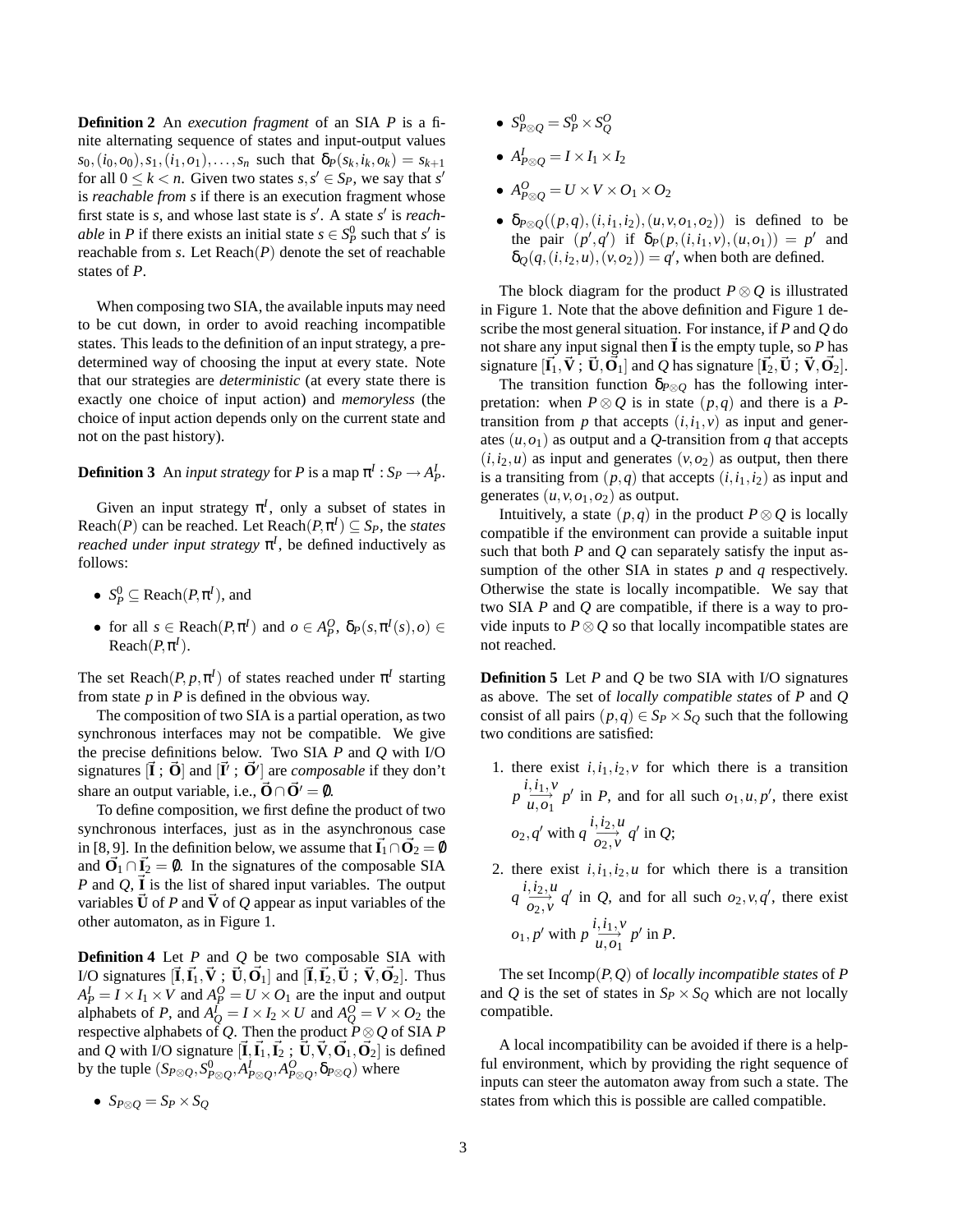**Definition 6** Let *P* and *Q* be two composable SIA. A state  $(p,q)$  in  $P \otimes Q$  is *compatible* if there is an input strategy  $\pi^I$  for  $P \otimes Q$ , such that  $\text{Reach}(P \otimes Q, (p,q), \pi^I)$  does not contain a locally incompatible state of  $P \otimes Q$ . We write Comp $(P, Q)$  for the set of compatible states of  $P \otimes Q$ . Two SIA *P* and *Q* are *compatible* if the sole initial state of *P*⊗*Q* is compatible.

**Definition 7** The composition  $P \parallel Q$  of two SIA is defined by restricting the product  $P \otimes Q$  to the set of compatible states:

- $S_{P\parallel Q}$  = Comp(P,Q);
- $S_{P\|Q}^0 = S_{P\otimes Q}^0 \cap \text{Comp}(P,Q);$
- $A_{P\parallel Q}^I = A_{P\otimes Q}^I;$
- $A_{P\parallel Q}^O = A_{P\otimes Q}^O;$
- for all  $s \in \text{Comp}(P,Q)$ ,  $i \in A_{P||Q}^I(s)$ ,  $o \in A_{P||Q}^O(s)$ ,  $\delta_{P\|Q}(s,i,o) = \delta_{P\otimes Q}(s,i,o)$  if  $\delta_{P\otimes Q}(s,i,o) \in$ Comp(P,Q), and it is undefined otherwise.

Thus *P* and *Q* are considered compatible if there is some environment in which they can be used together without violating each other's input assumption. This is equivalent to saying that there is a winning input strategy in the product *P*⊗*Q*: an input strategy which avoids all locally incompatible states. The calculation of winning strategy in such safety games, if one exists, by using the *controllable predecessors* of a set of states *U* and iterative refinement is standard [21].

**Note** The SIA model essentially defines Mealy automata, the novelty being in the definition of composition using the game interpretation. It is well known that the synchronous composition of non-blocking Mealy automata may have *causality cycles* – circular dependencies between input and output signals in the composed Mealy automaton. We assume that all our SIA are *statically typed*, i.e., the dependencies between input and output signals are fixed. When composing two SIA we require that the the combined dependency relation is acyclic. This condition can be enforced syntactically and checked in linear time – see [10] for details.

The game view of interfaces leads to a new notion of refinement called *alternating refinement* [1]. Informally,  $P \leq Q$  (*P* refines *Q*) if all legal inputs of *Q* are also legal for *P*, and when *P* and *Q* are fed the same legal input, *Q* generates more output than *P* does. This definition ensures that whenever  $P \leq Q$ , *P* can safely be substituted for *Q* in any design without creating any incompatibility.

**Definition 8** Let *P* and *Q* be two SIA with identical I/O signatures. An *alternating simulation* ρ from *P* to *Q* is a relation  $\rho \subseteq S_P \times S_Q$  such that, for all  $(s,t) \in \rho$  the following conditions are satisfied:

\n- 1. 
$$
A_Q^I(t) \subseteq A_P^I(s);
$$
\n- 2.  $A_P^O(s) \subseteq A_Q^O(t);$
\n- 3.  $(\delta_P(s, a), \delta_Q(t, a)) \in \rho \text{ for all } a \in A_Q^I(t) \times A_P^O(s),$
\n

Given two SIA *P* and *Q* with identical I/O signatures, we say *P refines Q*, written  $P \leq Q$ , if the following conditions are satisfied:

- 1.  $A_Q^I \subseteq A_P^I$ ; 2.  $A_P^O \subseteq A_Q^O;$
- 3. there is an alternating simulation ρ from *P* to *Q*, such that  $(s^0, t^0) \in \rho$  for some  $s^0 \in S_P^0$  and  $t^0 \in S_Q^0$ .

### **3. Synthesis of Synchronous Interfaces**

For top-down design of SoC's, we would like to synthesise a component *R* that combined with a known component *P* realises the specification *Q*. In other words, we are interested in the most general solution *R* to *P* ||  $R \le Q$  when it exists, and characterise the conditions under which it exists. By a most general solution we mean, a solution *U*, such that for any solution *V*, it is the case that  $V \preceq U$ , which means *V* can be substituted for *U* in any context without leading to protocol mismatches. In this section we prove that the most general solution to  $P \parallel R \le Q$  is given by  $R = (P \parallel Q^{\perp})^{\perp}$ and a solution exists iff *P* and  $Q^{\perp}$  are compatible. Here  $P^{\perp}$ is the same as *P*, except all the input actions in *P* become output actions in  $P^{\perp}$  and similarly the output actions of *P* are the input actions of  $P^{\perp}$ .

**Note** Throughout the section we assume that the list of output variables of *Q* includes all the output variables of *P* and the input variables of *P* that are not input variables of Q:  $A_P^I \subseteq A_Q^I \cup A_Q^O$  and  $A_P^O \subseteq A_Q^O$ . So any inputs to *P* will be provided by an output from the environment of *Q* or from *R*. In the latter case, such an input of *P* will be an output of *Q*. We fix the I/O signatures of the various interfaces involved, once and for all:

 $P$  :  $[\vec{\mathbf{I}}_1,\vec{\mathbf{V}}~;~\vec{\mathbf{U}},\vec{\mathbf{O}}_1]$  $Q$  :  $[\vec{\mathbf{I}}_2,\vec{\mathbf{V}}~;~\vec{\mathbf{U}},\vec{\mathbf{I}}_1,\vec{\mathbf{O}}_1,\vec{\mathbf{O}}_2]$  $Q^{\perp}$  :  $[\vec{\textbf{U}},\vec{\textbf{I}}_1,\vec{\textbf{O}}_1,\vec{\textbf{O}}_2$  ;  $\vec{\textbf{I}}_2,\vec{\textbf{V}}]$  $P\otimes Q^{\perp}~:~[\vec{{\bf I}}_1,\vec{{\bf O}}_2~;~\vec{{\bf U}},\vec{{\bf V}},\vec{{\bf I}}_2,\vec{{\bf O}}_1]$  $(P \parallel Q^{\perp})^{\perp}$ :  $[\vec{U}, \vec{V}, \vec{I_2}, \vec{O}_1; \vec{I_1}, \vec{O}_2]$  $P \otimes (P \parallel Q^{\perp})^{\perp}$  :  $[\vec{{\bf I}}_2^{\,}, \vec{{\bf V}}$  ;  $\vec{{\bf U}}, \vec{{\bf I}}_1^{\,}, \vec{{\bf O}}_1^{\,}, \vec{{\bf O}}_2^{\,}]$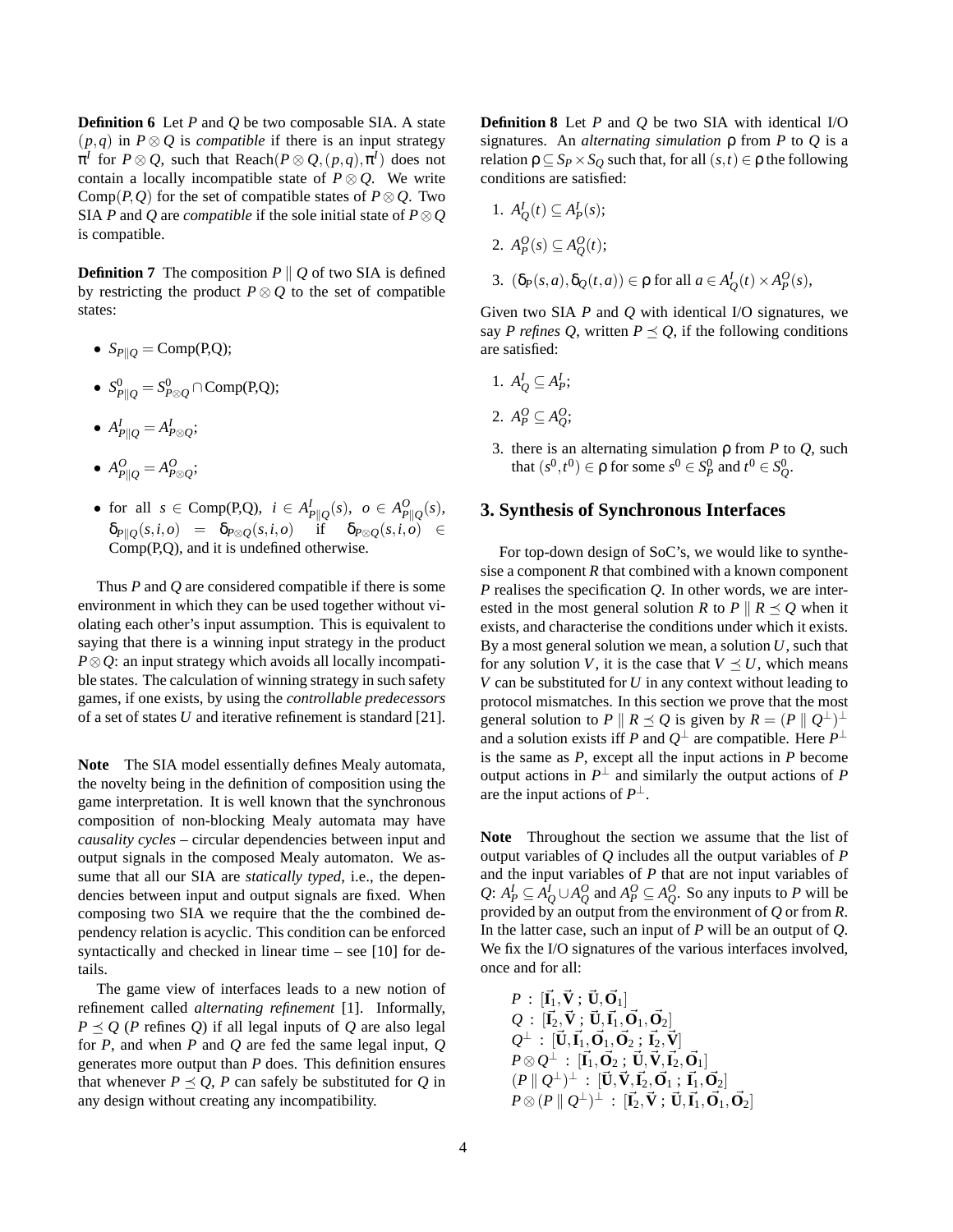

**Figure 2. Two Mismatched Protocols**

Notice that Q and  $P \otimes (P \parallel Q^{\perp})^{\perp}$  have the same I/O signature.

First we prove a result about compatibility that is used in Theorem 1 below. Here we make use of the fact that if  $(p, (p', q))$  is a reachable state in  $P \otimes (P \parallel Q^{\perp})^{\perp}$ , then it follows from the property of observable nondeterminism that  $p = p'$ .

**Lemma 1** *If P* and  $Q^{\perp}$  are compatible, then *P* and (*P* \|  $Q^{\perp})^{\perp}$  are compatible.

*Proof* Suppose *P* and  $Q^{\perp}$  are compatible, but *P* and  $(P \parallel Q^{\perp})^{\perp}$  are not compatible. This means that for all input strategies  $\pi^I$  in  $P \otimes (P \parallel Q^{\perp})^{\perp}$ , there exists a state  $(p,(p,q))$  in Reach $(P \otimes (P \parallel Q^{\perp})^{\perp}, \pi^I)$  such that  $(p,(p,q)) \in \text{Incomp}(P,(P \parallel Q^{\perp})^{\perp}).$  It follows from Definition 5 that at least one of the following cases must hold:

- 1. For all  $i_1, i_2, v$  there exist  $u, o_1, p'$  such that  $p \frac{i_1, v}{u, o_1} p'$ is in *P*, but there do not exist  $o_2$ , *q*<sup> $\prime$ </sup> for which  $(p,q)$ <sup> $u, v, i_2, o_1$ </sup>  $\frac{\partial^2 z}{\partial q_1, q_2}$  (*p'*,*q'*) is in  $(P \parallel Q^{\perp})^{\perp}$ . Now, since *P* and  $Q^{\perp}$  are compatible, and  $(p,q)$  is a state in *P*  $\parallel Q^{\perp}$  by assumption, there exist *i*<sub>2</sub>, *v*, *o*<sub>2</sub>, *q*<sup>'</sup> such that  $q \frac{u, i_1, o_1, o_2}{\cdot}$  $\frac{1}{i_2, v}$   $\frac{1}{i_2, v}$  *q*' is in *Q*<sup>⊥</sup>.But this implies  $(p,q)$ <sup> $i_1, o_2$ </sup>  $\lim_{u,v,i_2, o_1} \frac{u,v_2}{v_1}$  (*p'*, *q'*) is in *P*  $\parallel Q^{\perp}$ , and hence  $(p,q) \xrightarrow{i, v, i_2, o_1}$  $\frac{\partial^2 Z_2}{\partial q_1, q_2}$  (*p'*, *q'*) is in  $(P \parallel Q^{\perp})^{\perp}$ , which is a contradiction
- 2. For all  $u, v, i_2, o_1$  there exist  $i_1, o_2, p', q'$  such that  $(p,q)$ <sup> $u, v, i_2, o_1$ </sup>  $\frac{y, i_2, o_1}{i_1, o_2}$   $(p', q')$  is in  $(P \parallel Q^{\perp})^{\perp}$ , but  $p \frac{i_1, v}{u, o_1} p'$

is not in *P*. This is clearly not possible by the definition of product of SIA.

 $\Box$ 

**Theorem 1** *A solution R to P*  $\parallel$  *R*  $\prec$  *O exists iff P and O*<sup>⊥</sup> *are compatible.*

*Proof* ( $\Leftarrow$ ) Suppose *P* and  $Q^{\perp}$  are compatible. By Lemma 1 so are *P* and  $(P \parallel Q^{\perp})^{\perp}$ . Take  $R = (P \parallel$  $Q^{\perp}$ )<sup> $\perp$ </sup>. We show that there exists an alternating simulation  $\rho$  between  $P \parallel R$  and  $Q$  that relates their initial states. Define the relation  $\rho = \{((p, (p, q)), q) \mid$  $(p,(p,q))$  is a state in *P* || *R*}. Since  $(s_p^0, s_Q^0)$  is the initial state of *R*,  $(s_P^0, (s_P^0, s_Q^0))$  is the initial state of *P* || *R*, and hence  $((s_P^0, (s_P^0, s_Q^0)), s_Q^0)$  is in  $\rho$ . Now suppose, for the output side,  $(u, i_1, o_1, o_2) \in A^O_{P||R}((p, (p, q))),$  and there is a transition  $(p,(p,q))$  $\frac{i_2, v}{\longrightarrow}$  $u, i_1, o_1, o_2$  (*p*<sup>*'*</sup>, (*p'*, *q'*)) in *P* || *R*. It follows that there exist transitions  $p \frac{i_1, v}{u, o_1} p'$ in *P* and  $(p,q)$   $\frac{u, v, i_2, o_1}{\cdot}$  $\frac{1}{i_1, o_2}$  (*p'*,*q'*) in (*P* || *Q*<sup>⊥</sup>) <sup>⊥</sup>. So  $(p,q)$ <sup> $i_1, o_2$ </sup>  $\mu, \nu, i_2, o_1$  (*p'*,*q'*) is a transition in *P*  $\parallel Q^\perp$ . Hence  $q \xrightarrow{i_1, o_1, o_2}$  $\frac{i_1, o_1}{i_2, v}$  *q'* is a transition in  $Q^{\perp}$ , and thus *q*<sub>*u*, *i*<sub>1</sub>, *o*<sub>1</sub></sub>  $\overrightarrow{u}$ ,*i*<sub>1</sub>,*o*<sub>1</sub>,*o*<sub>2</sub></sub> $q'$ is a transition in *Q* and  $((p', (p', q'), q') \in \rho$  by the assumption that  $(p', (p', q'))$  is a state in *P* || *R*. Likewise, for the input side, suppose *q*  $\frac{i_2, v}{\rightarrow}$  $u, i_1, o_1, o_2$  *q*<sup>*i*</sup> is a transition in *Q*. It follows that  $q \frac{u, i_1, o_1, o_2}{\cdot}$  $\int_{i_2, v}^{i_1, v_2} q^i$  is a transition in  $Q^{\perp}$ . Since *P* and  $Q^{\perp}$  are compatible by assumption and  $(p,q)$  is a state in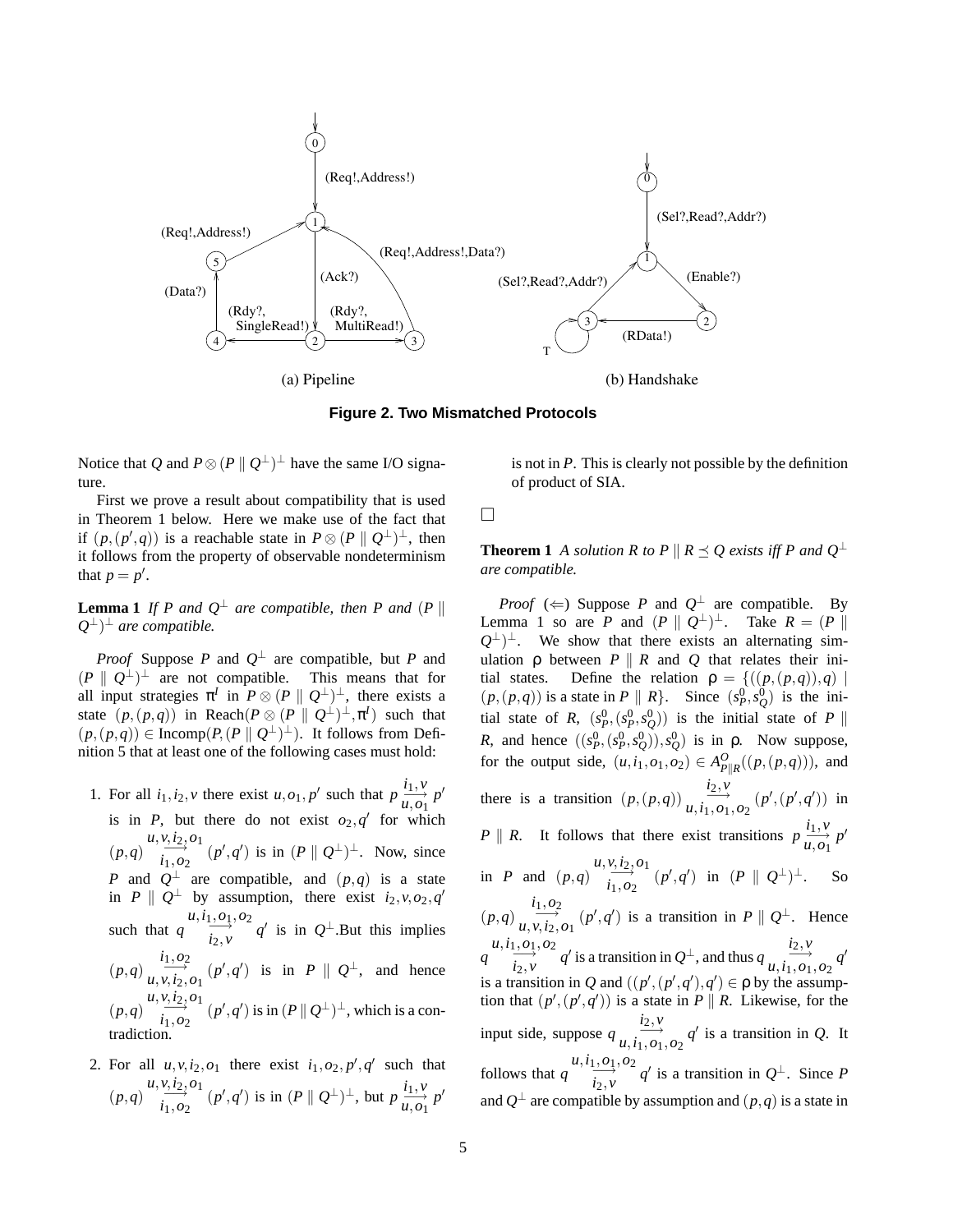*P*  $\parallel$  *R*, there must be a transition  $p \frac{i_1, v}{u, o_1} p'$  in *P*, and therefore there must be a transition  $(p, (p, q))$  $\frac{i_2, v}{\longrightarrow}$  $u, i_1, o_1, o_2 (p', (p', q'))$ in *P* || *R*, and  $((p', (p', q')), q') \in \rho$  by the definition of  $\rho$ .

( $\Rightarrow$ ) Suppose a solution to *P* || *R*  $\leq$  *Q* exists. Let *p* be an alternating simulation from  $P \parallel R$  to  $Q$  such that  $((s_P^0, s_R^0), s_Q^0) \in \rho$ . We use *R* and  $\rho$  to construct a winning input strategy in  $P \otimes Q^{\perp}$ . It is easy to see that for states  $(p, r)$  in *P* || *R* and *q* in *Q*, if  $((p, r), q) \in \rho$  then  $(p, q)$  is locally compatible in  $P \otimes Q^{\perp}$ . The winning input strategy  $\pi^{I}(p,q)$  in  $P \otimes Q^{\perp}$  is given by an input move  $(i_1, o_2)$  such that there exist a state *r* and values  $v, u, o_1, o_2$  satisfying  $((p,r), q) \in \rho, (i_2, v) \in A_Q^I(q), (u, i_1, o_1, o_2) \in A_{P||R}^O(p,r),$ (*p*,*r*)  $\frac{i_2, v}{\longrightarrow}$  $u, i_1, o_1, o_2$   $(p', r')$  and *q*  $\frac{i_2, v}{\longrightarrow}$  $u, i_1, o_1, o_2$  (*p*<sup>*'*</sup>,*r'*); otherwise,  $\pi^{I}(p,q)$  is arbitrary. To show that  $\pi^{I}$  is winning, we prove

by induction on the definition of Reach $(P \otimes Q^{\perp}, \pi^I)$  that  $\text{Reach}(P \otimes Q^{\perp}, \pi^I) \cap \text{Incomp}(P, Q^{\perp}) = \emptyset.$ 

**Theorem 2** *When the condition stated in Theorem 1 is satisfied, the most general solution to P* ||  $R \prec O$  *is*  $R = (P \parallel$  $Q^{\perp})^{\perp}.$ 

*Proof* In the proof of Theorem 1 (If part) we have already shown that  $R = (P \parallel Q^{\perp})^{\perp}$  is a solution. Suppose *T* is any solution to *P* ||  $R \prec Q$ . We construct an alternating simulation v from *T* to  $(P \parallel Q)^{\perp}$  as follows. By assumption, there exists an alternating simulation ρ from *P* || *T* to *Q*. Define  $v = \{(t,(p,q)) | ((p,t),q) \in \rho\}.$  $\text{Clearly } (s_p^0, (s_p^0, s_q^0)) \in \mathsf{v}, \text{ since } ((s_p^0, s_q^0), s_q^0) \in \mathsf{p}.$  Now  $suppose (t, (p,q)) \in V$  i.e.,  $((p,t), q) \in \rho$ ,  $(u, v, i_2, o_1) \in$  $A^I_{(P||Q^{\perp})^{\perp}}((p,q))$  and  $(i_1, o_2) \in A^O_T(t)$ . Let  $t \int_{i_1, o_2}^{u, v, i_2, o_1}$  $\frac{1}{i_1, o_2}$   $t'$  be a transition in *T* and  $(p,q)$   $\frac{u, v, i_2, o_1}{\cdot}$  $\frac{a_1^2+a_2^2}{b_1^2+a_2^2}$  (*p'*,*q'*) a transition in  $(P \parallel Q^{\perp})^{\perp}$ . This implies that  $p \frac{i_1, v}{u, o_1} p'$  is in *P* and *q*  $\frac{i_2, v}{\longrightarrow}$  $u.i_1, o_1, o_2$  *q*<sup>*i*</sup> is in *Q*. Hence  $(p, t)$  $\frac{i_2, v}{\longrightarrow}$  $i_1, u, o_1, o_2$  (*p*<sup>*'*</sup>,*t'*) is in *P*  $\parallel \tilde{T}$ . Since  $((p,t),q) \in \rho$  by assumption, it follows that  $((p', t'), q') ∈ p$ , i.e.,  $(t', (p', q')) ∈ v$ . □

### **4. Converter Synthesis**

In this section we show how the SIA framework and the interface synthesis procedure described in Section 3 can be used to synthesise a protocol converter for two IP blocks that have incompatible protocols of interaction. Our work is inspired by Passerone *et al.* in [17], and should be seen as both a generalisation and a simplification of that work.

Let  $P_1$  and  $P_2$  be the SIA describing two mismatched protocols, such as a sender using a handshake and a receiver using a serial protocol, as in [17]. We assume that *P*<sup>1</sup> and *P*<sup>2</sup> have disjoint alphabets. It's the responsibility of the designer to specify the exact relationship between the two, through another SIA *S*, the *specification*. In more detail, the specification *S* expresses the causal relationships between the actions of  $P_1$  and  $P_2$ , such as between sending and receiving of a data packet. In addition, the specification *S* captures the capabilities the designer wishes to endow the converter with – how much memory it can use to store packets before transmitting them, whether it can lose or duplicate data packets, and so on. See the example below and [17] for more details.

We think of the specification as accepting inputs from the two protocols as well as the converter, as shown in Figure 4. Intuitively, the goal of the converter is to meet the specification, while satisfying the input assumptions of the two protocols. Moreover, the converter can control only the inputs to the protocols and not their outputs. The converter can be obtained by using our interface synthesis procedure be as follows. Let  $P = P_1 \, \| P_2$  be the parallel composition of the two mismatched protocols, which is well formed, since we assume that the input and output actions of  $P_1$  and  $P_2$  are disjoint. Let *S* be a specification expressing the causal relationship between the two alphabets and what the converter is allowed and not allowed to do. Then a converter *C*, if it exists, is the (most general) solution for *C* to the interface synthesis problem instance  $P \parallel C \leq S^{\perp}$ . The meaning of this relation is that  $P \parallel C$  is a safe environment for *S*, that is, the composite  $P \parallel C$  of protocols plus converter will not give rise to an incompatibility when combined with *S*.

The solution we obtain is an extension to the more restricted game theoretic solution for *C* in [17]. In [17] the converter synthesis problem investigated is between a sender and a receiver protocol. The problem is solved as a game between two players, the protocols and the specification on one side, and the converter on the other. The objective of the converter is to read outputs from the sender and provide inputs to the receiver in such a way that the protocols and the specification are satisfied. A winning strategy for the game leads to a correct converter. If we unfold the definition of parallel composition and alternating refinement, we have an identical winning condition to our synthesis problem. Our solution is more general because, we do not place the restriction that one protocol is the sender and the other the receiver. Moreover, we don't have to set up the game manually as in [17], which seems to involve considerable ingenuity. Instead, the game formulation follows directly from the general framework presented in this paper.

We illustrate the converter synthesis problem for IP blocks via an example adapted from [12]. We adopt the following convention in drawing synchronous interfaces for IP blocks. When only boolean valued signals are involved, as is the case in this example, values not mentioned in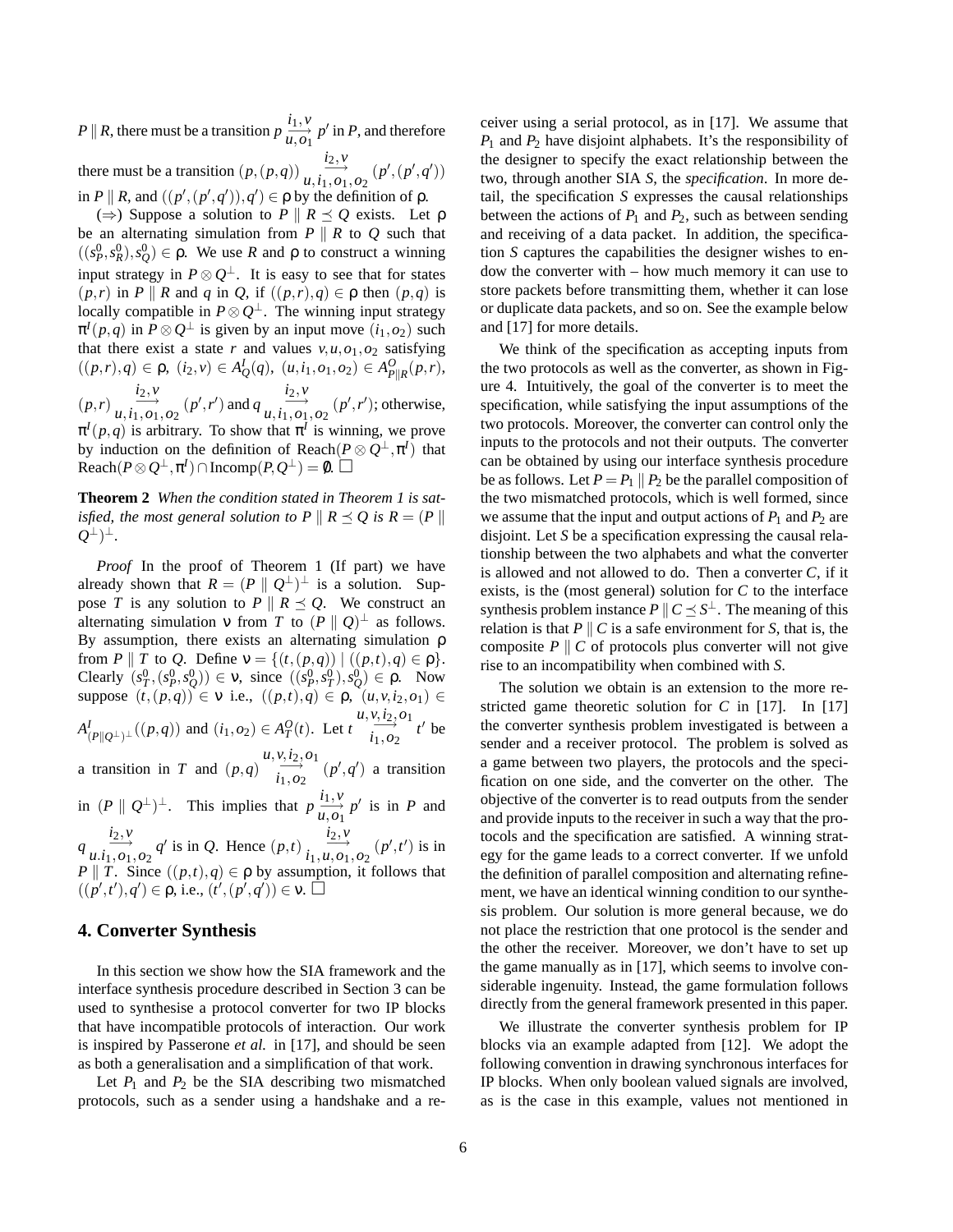

**Figure 3. Specification of Converter**

a transition are don't cares (either low or high). Sometimes we indicate a don't care explicitly by a signal T. Figure 2 illustrates the synchronous interfaces for two mismatched protocols. Figure 2(a) is a protocol called Pipeline, with input variables [Ack, Rdy, Data] and output variables [Req,Address,SingleRead,MultiRead], that requests data from specified addresses in memory. When the protocol wants to read some data it raises the line Req! to high, and places the value of the memory address on Address!, and waits for an acknowledgement Ack? in the following clock cycle. In this simplified example, we ignore all data values such as addresses, and consider only boolean control values. In the next clock cycle the protocol checks that the signal Rdy? is high. If a single read is desired the protocol reads the input Data? and completes the transaction. If a sequence of reads is to be performed, the protocol pipelines the address phase of the next transfer with the current data phase. The protocol stops in state 5 after completing a finite sequence of transfers until it is ready to begin a fresh read request. Note that in state 2, the same input Rdy? can lead to two distinct states, but the output values associated with the transitions are distinct – SingleRead! in one, and MultiRead! in the other, so the observable nondeterminism property is satisfied.

Figure 2(b) is an interface, with input variables [Sel,Read,Addr,Enable] and output variable [RData], that performs reads from memory addresses, but it uses a handshake protocol. When it is selected for a read transfer by raising its input lines Sel? and Read?, it reads the address from Addr?. If the signal Enable? is high in the next clock cycle, it writes the data on the output line RData!, and is ready to handle a new read request, while waiting in state 3. The protocols in Figure 2 are mismatched and will not work properly unless there is a converter which mediates between the two.

Now, we need to specify what the converter is allowed and not allowed to do. We require that the system as a whole (the two protocols along with the converter) satisfies the interface described by Figure 3. This specification interface is obtained as the parallel composition of two interfaces. The one on the left specifies that the converter can send a Addr! signal to Handshake only after receiving a corresponding Address? signal from Pipeline. The signal cannot be sent speculatively, but can be stored in memory and sent at a later instant. Similarly the interface in the right specifies that the converter can send a Data! to Pipeline, only after a corresponding RData? signal has been received from Handshake. Note that every action inFigure 3 is of type input.

The correct converter for the two protocols, as synthesised by our method, is shown is Figure 5.

## **5. Conclusion and Related Work**

We have presented synchronous interface automata, a game based formalism for reasoning about composition and refinement of synchronous hardware components, such as IP blocks in SoC designs. The asynchronous version of the synthesis problem considered here was solved in [3], using the interface automata model of [9]. What is remarkable is, the solutions for the asynchronous and synchronous versions have the same form, namely the most general solution to  $P \parallel R \preceq Q$  is  $R = (P \parallel Q^{\perp})^{\perp}$ .

Our result has a formal resemblance to the language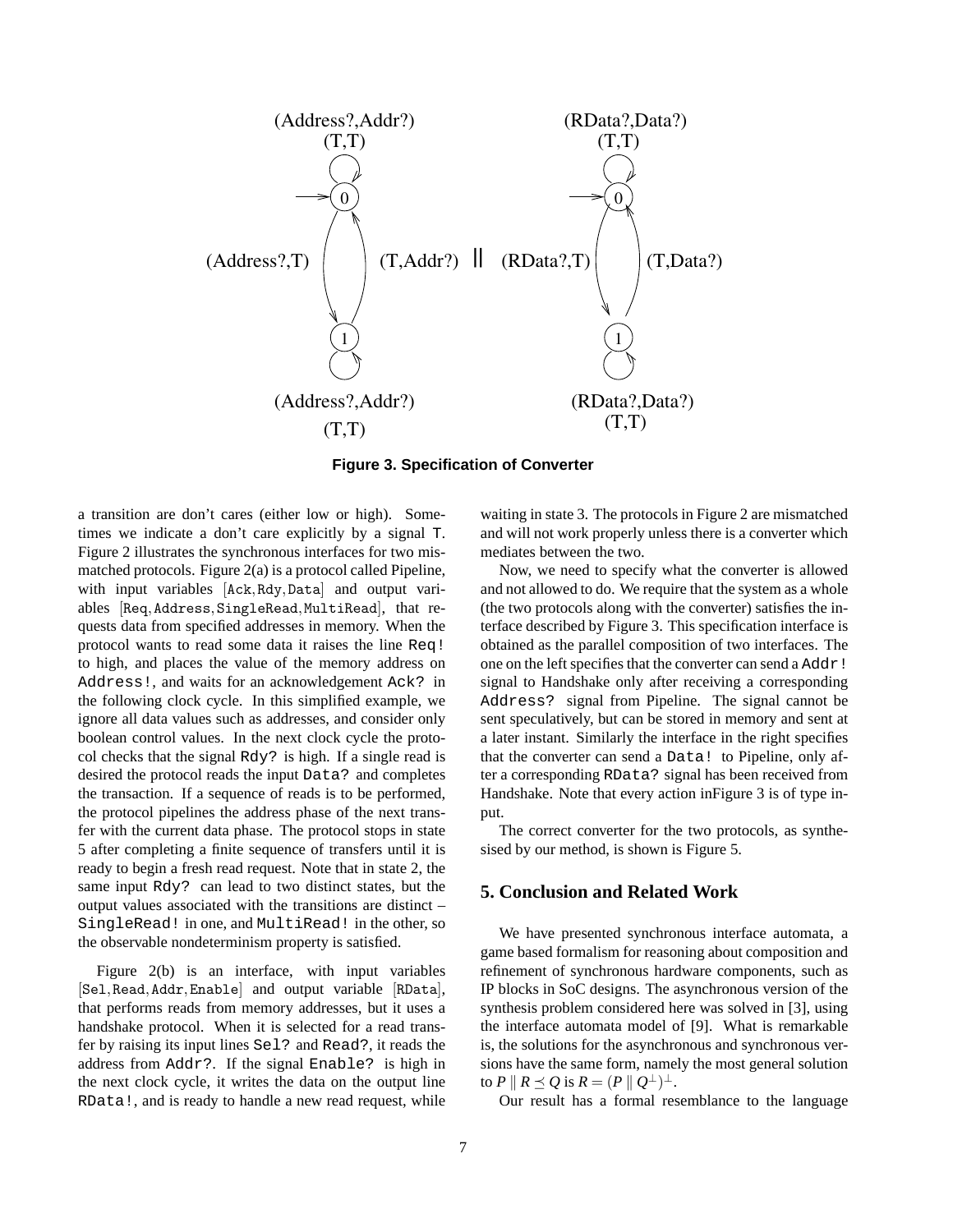

**Figure 4. Block diagram of protocols, specification and converter**

equation posed in [22, 23]. In their framework, the largest solution of the language equation  $P \cdot R \subseteq Q$  for *R* is the language  $P \bullet \overline{Q}$  where  $P \bullet Q$  is the synchronous (or parallel) composition of languages *P* and *Q*, and  $\overline{P}$  is the complement of *P*. Clearly, there is a formal correspondence between *P*  $\bullet$  *Q* and our *P*  $\parallel$  *Q*, between  $\overline{P}$  and our *P*<sup>⊥</sup>, and between language inclusion and alternating simulation.

There is also a striking similarity between our work and the the solution to the *rectification problem* given in [5], using Dill's trace theory [11]. The results in [5] are applicable to combinational circuits i.e., interfaces without any state. In [5] *P*, *Q*, *R* are combinational circuits modelled as I/O relations and || a composition relation similar to SIA composition;  $\left( \_ \right)^\perp$  is the *mirror* function that swaps inputs and outputs and  $\preceq$  is the *conformance relation*. In contrast to this work, our results are applicable to stateful interfaces in the form of Mealy machines. Further, the timing model used in trace theory is asynchronous whereas we use a synchronous timing model. The notion of alternating simulation relation is also different from the conformance relation. Recent work on *agent algebras* [6, 16] formalises the notions of composition and conformance in an abstract algebraic framework, and makes use of the mirror relation in an essential way. The work provides sufficient conditions for characterising all controllers that satisfy a specification when composed with a plant. One possible future work is to investigate the relationship between agent algebras and our synchronous synthesis framework.

As we have mentioned in the previous section, our work is inspired by Passerone *et al.* in [17]. Our solution to the synthesis problem is identical to the one in [17] for the special cases considered there for a pair of protocols, one of which is the sender, and the other the receiver. Our solution is more general, as it applies to Mealy machines with both inputs and outputs. In addition, our closed form solution is more algebraic and hides the details of the game solution involved in the composition of synchronous interfaces. Our work can be seen as sharing the same algebraic flavour as the the work on agent algebras.

As future work, we would like to relax some restrictions



**Figure 5. Converter for the two protocols**

we have put on the interface model, such as the requirement of observable nondeterminism. Weaker notions of determinism, such as *weak determinism* [13] could be investigated. Other possibilities would be to include the effect of hiding internal signals and including fairness specifications. An important advance would be to include asynchrony and synchrony within the same framework for modelling SoC designs, as the complexity of today's circuits requires locally clocked components that communicate via asynchronous signals. The work on agent algebras related to semantic foundations for heterogeneous systems (see [16]) has a similar goal, and it will be interesting to investigate the connections between the two.

**Acknowledgements** We thank David Benson for his comments on an earlier draft and anonymous referees for their suggestions on improving the presentation of the paper.

### **References**

- [1] R. Alur, T. Henzinger, O. Kupferman, and M. Vardi. Alternating refinement relations. In *CONCUR 98: Concurrency Theory*, Lecture Notes in Computer Science 1466, pages 163–178. Springer-Verlag, 1998.
- [2] G. Berry and A. Benveniste. The synchronous approach to reactive and real-time systems. *Procedings of the IEEE*, 79(9), 1991.
- [3] P. Bhaduri. Synthesis of interface automata. In *Third International Symposium on Automated Technology for Verification and Analysis (ATVA 2005)*, volume 3707 of *Lecture Notes in Computer Science*, pages 338–353. Springer, 2005.
- [4] G. Borriello, L. Lavagno, and R. B. Ortega. Interface synthesis: A vertical slice from digital logic to software components. In *International Conference on Computer Aided Design (ICCAD-98)*, pages 693–695. ACM Press, 1998.
- [5] J. R. Burch, D. Dill, E. Wolf, and G. D. Micheli. Modeling hierarchical combinational circuits. In M. Lightner, editor, *Proceedings of the IEEE/ACM International Conference on*